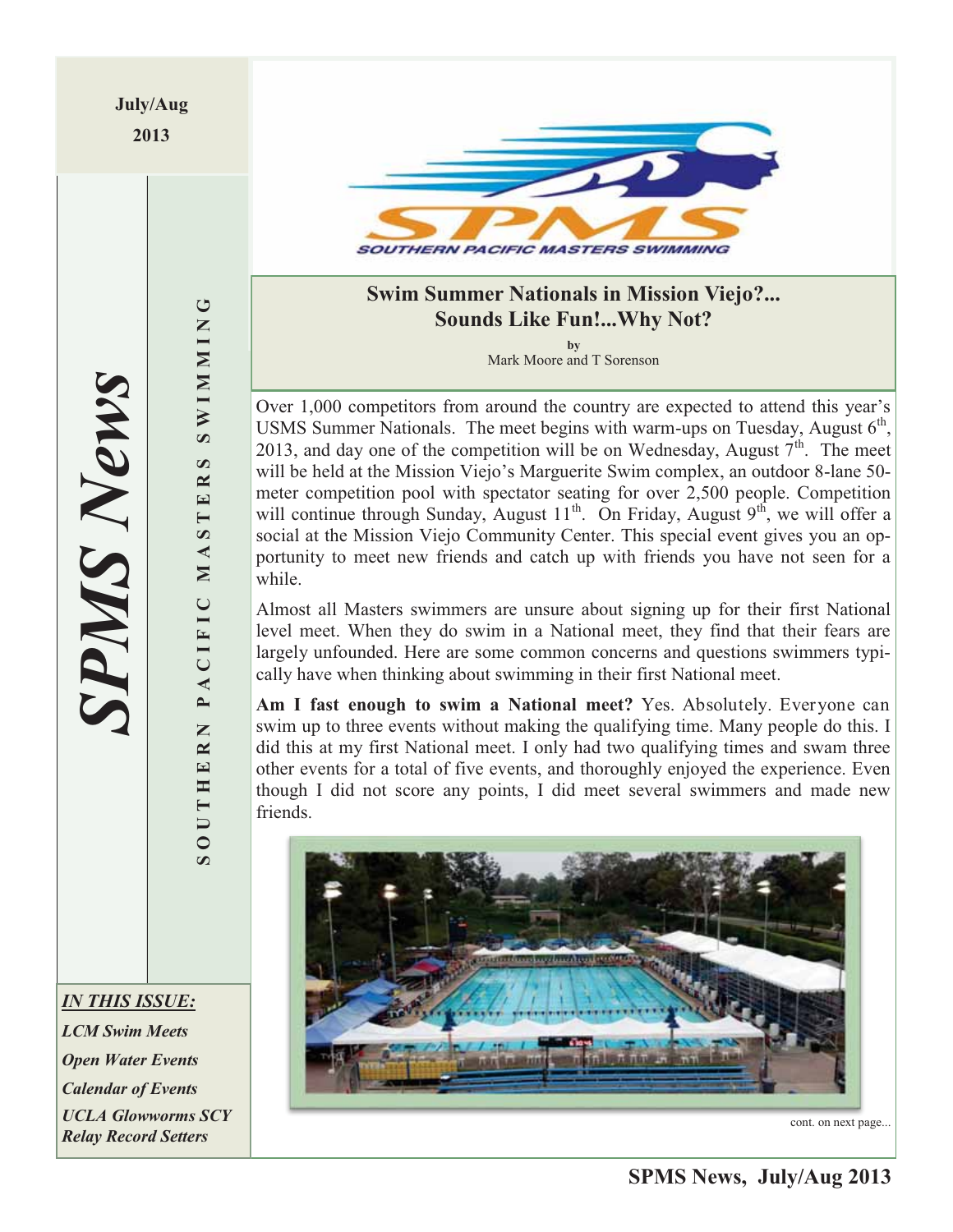

**What if I don't think I'm fast enough to score any points in my events?** You may be surprised to find that you can score points just by finishing a race. Some races don't have many people signed up to swim them. Also, some people, who sign up for events in the afternoon of the last day of the meet, decide not to swim them. Even if you don't score a single point in your individual events, you can still score points by participating in relays. Relays score twice as many points as individual events, and, very often, swimmers in relays score points for their team just by finishing the race legally.

**Isn't a National meet just for serious competitors?** Some of the swimmers at National meets take the competition very seriously; some swimmers attend in order to achieve their own personal goals. However, many of the swimmers attend for the social aspects of the meet. It is a lot of fun meeting swimmers from different parts of the country and connecting with swimming friends you haven't seen for a while.

**If I don't have a qualifying time for the meet, what time do I use?** You can use your times from other meets or a time you've swum in practice to enter the National meet. Remember that three of the times don't need to meet the qualifying standard, so it's okay to enter a time that is slower than the qualifying standard. Just don't enter "no time" or NT. It's better to estimate what your time might be.

**If I don't have a qualifying time, won't all of the other people in my heat be much faster than me?** The National meets are mostly seeded by time within each age group. So, for example, most of the 35-39 year-old men swim together in heats arranged in order from slowest to fastest. However, there are heats of mixed age groups where people have similar times. This is great because no one gets left behind. I swam in heats like these for two events at my first National meet and didn't even notice the age group difference.

### **Don't miss the Social Event**

The Mission Viejo Nadadores Masters are planning a fun-filled musical evening on Friday, August 9<sup>th</sup>. The social will include dinner, raffle prizes, and music by Woody and the Longboards playing the music of the Beach Boys, Jan & Dean, the Surfaris, the Ventures, the Chantays, Jimmy Buffet, and more. Limited tickets can be purchased online with the meet entry or at registration if available. It will be a fun evening for catching up with your friends. Cost is \$30.

Hope to see you in Mission Viejo!

**Meet Information: http://www.usms.org/comp/lcnats13/ Questions about the meet? Mark Moore (949) 233-6521** 

## **Entry Deadline is July 3, 2013**



**SPMS News, July/Aug 2013**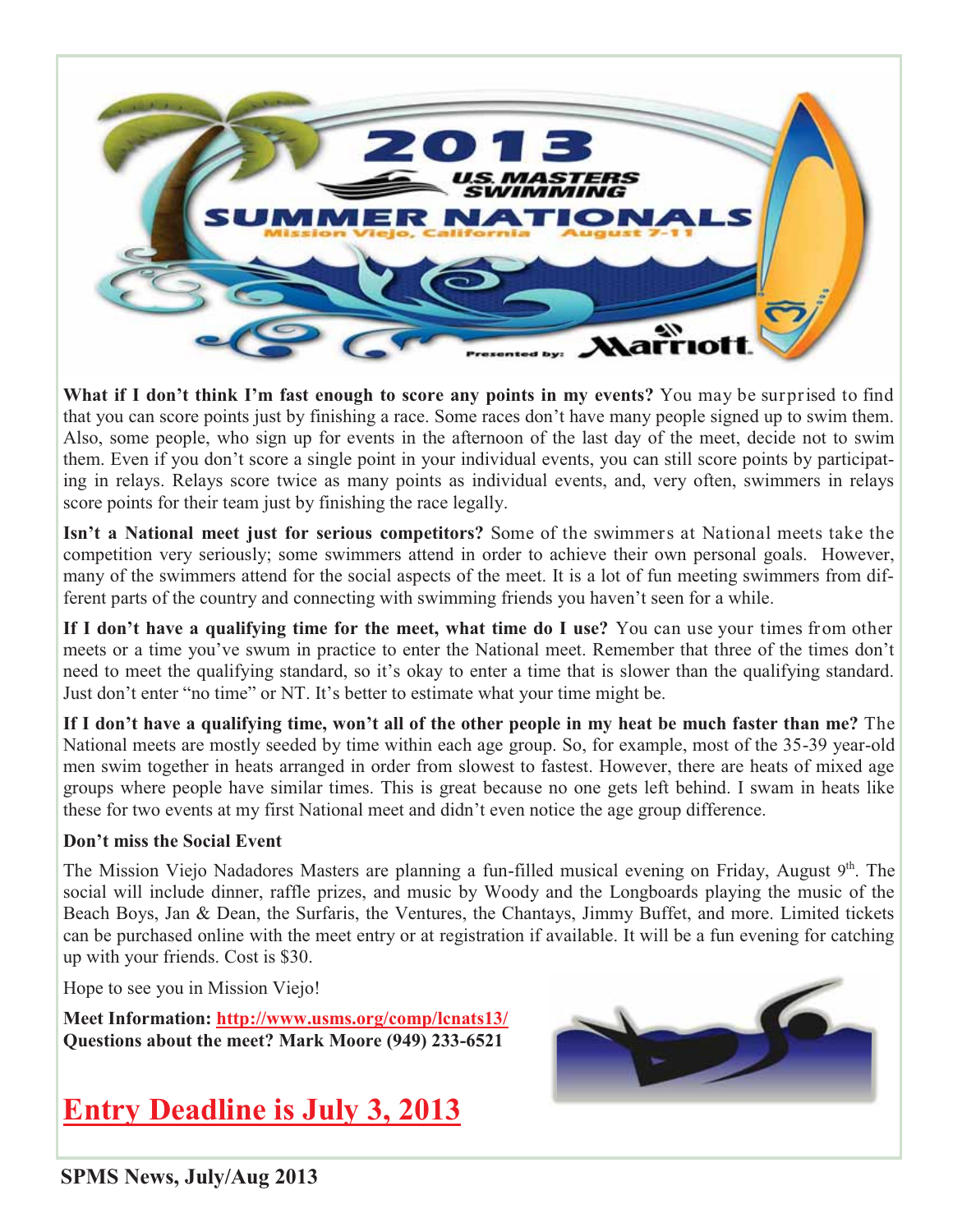# 2013 MARRIOTT USMS SUMMER NATIONAL CHAMPIONSHIP OFFICIAL ENTRY FORM

Marguerite Aquatic Center, Mission Viejo, Calif., August 7–11, 2013 >>> Sanctioned by the Southern Pacific LMSC for USMS Inc. —Sanction Number 333-S001

| (as of 12/31/13)**                                                                                             |                                                                                                                         |  |  |  |
|----------------------------------------------------------------------------------------------------------------|-------------------------------------------------------------------------------------------------------------------------|--|--|--|
| Club Name or Unattached:                                                                                       | <b>Example 2018</b> The Company of the Company of the Company of the Company of the Company of the Company of the Compa |  |  |  |
| * Print name as it appears on USMS registration card. ** All swimmers must be at least 18 years old on 8/6/13. |                                                                                                                         |  |  |  |

Before completing, read meet information in SWIMMER or online at usms.org/comp/lcnats2013. Check-in for all deck-seeded events: Check-in for Wednesday starts THE DAY BEFORE and ends at 7:00 a.m. on Wednesday for the 1500 free. Check-in for all distance events Thursday through Sunday ends at 7 a.m. the day of the event. If 100- and/or 200-meter events are deck-seeded, check-in for those events will end at 7 a.m. the day of the event.

| Event#              | <b>Entry Time Men</b> | 6th | Event                     | Event#           | <b>Entry Time Women</b> | 6th |
|---------------------|-----------------------|-----|---------------------------|------------------|-------------------------|-----|
|                     | Wednesday, August 7   |     | Warm-up 6:30-7:50 a.m.    |                  | Start at 8:00 a.m.      |     |
| $\mathbf{1}$        |                       |     | 1500 mixed freestyle**    | 2                |                         |     |
|                     |                       |     |                           |                  |                         |     |
| Thursday, August 8  |                       |     | Warm-up 6:30-7:50 a.m.    |                  | Start at 8:00 a.m.      |     |
| 3                   |                       |     | 100 breaststroke          | 4                |                         |     |
| 5                   |                       |     | 200 IM                    | 6                |                         |     |
| $\overline{7}$      |                       |     | 100 backstroke            | 8                |                         |     |
| 9                   |                       |     | 200 freestyle             | 10 <sup>10</sup> |                         |     |
| 11                  | See relay form        |     | 200 medley relay          | 12               | See relay form          |     |
|                     |                       |     |                           |                  |                         |     |
| Friday, August 9    |                       |     | Warm-up 6:30-7:50 a.m.    |                  | Start at 8:00 a.m.      |     |
| 13                  |                       |     | 50 breaststroke           | 14               |                         |     |
| 15                  |                       |     | 200 backstroke            | 16               |                         |     |
| 17                  |                       |     | 50 butterfly              | 18               |                         |     |
| 19                  | See relay form        |     | 200 mixed freestyle relay |                  | See relay form          |     |
| 21                  |                       |     | 800 mixed freestyle**     | 22               |                         |     |
|                     |                       |     |                           |                  |                         |     |
| Saturday, August 10 |                       |     | Warm-up 6:30-7:50 a.m.    |                  | Start at 8:00 a.m.      |     |
| 23                  |                       |     | 400 IM                    | 24               |                         |     |
| 25                  |                       |     | 100 butterfly             | 26               |                         |     |
| 27                  |                       |     | 50 freestyle              | 28               |                         |     |
| 29                  |                       |     | 200 breaststroke          | 30               |                         |     |
| 31                  | See relay form        |     | 200 freestyle relay       | 32               | See relay form          |     |
| 33                  | See relay form        |     | 200 mixed medley relay    |                  | See relay form          |     |
|                     |                       |     |                           |                  |                         |     |
| Sunday, August 11   |                       |     | Warm-up 6:30-7:50 a.m.    |                  | Start at 8:00 a.m.      |     |
| 35                  |                       |     | 200 butterfly             | 36               |                         |     |
| 37                  |                       |     | 100 freestyle             | 38               |                         |     |
| 39                  |                       |     | 50 backstroke             | 40               |                         |     |
| 41                  |                       |     | 400 mixed freestyle       | 42               |                         |     |

» » MAIL ENTRIES TO: USMS Summer Nationals P.O. Box 185 Londonderry, NH 03053-0185

» » ENTRIES MUST BE RECEIVED BY JUL 3, 2013.

**TRY CHECKLIST**  Entry form filled out completely? 6th event clearly marked? (Mark only if entering six events.) Seed times in proper columns? No more than three individual ents per day entered? Liability release signed and ed? Fees payable to "USMS" enclosed? Copy of USMS card or international istration card (if applicable) athed? SASE enclosed? (Indicate rpose on envelope.) estions? Call 949-233-6521 fore 9 p.m. PDT)

MEET SURCHARGE (REQUIRED FOR ALL EVENTS) If postmarked by 6/5 or received by 6/12 If postmarked after  $6/5$  and received  $6/13-7/3$ Number of individual events Mailed hard copy of final results Gold Medal Sponsor Social "Swimming in the OC Summer Evening" Shuttle pass

|   | \$50 |
|---|------|
|   | \$60 |
| X | \$4  |
| X | \$15 |
| X | \$85 |
| X | \$30 |
| x | \$30 |
|   |      |
|   |      |

Internet entries will be accepted starting no later than May 18, 2013. Please see usms.org for additional information. Liability Release: "I, the undersigned participant, intending to be legally bound, hereby certify that I am physically fit and have not been otherwise informed by a physician. I acknowledge that I am aware of all the risks inherent in Masters swimming (training and competition),<br>including possible permanent disability or death, and agree to assume all of those risks. AS A CONDI-<br>TION OF MY PARTICIPA THERETO, I HEREBY WAIVE ANY AND ALL RIGHTS TO CLAIMS FOR LOSS OR DAMAGES, INCLUDING ALL CLAIMS FOR LOSS OR DAMAGES CAUSED BY THE NEGLIGENCE, ACTIVE OR PASSIVE, OF THE FOLLOW-<br>ING: UNITED STATES MASTERS SWIMMING INC., THE LOCAL MASTERS SWIMMING COMMITTEES, THE<br>CLUBS, HOST FACILITIES, MEET SPONSORS, MEET COMMIT THE MEETS OR SUPERVISING SUCH ACTIVITIES. In addition, I agree to abide by and be governed by the rules of USMS."

TOTAL FEES ENCLOSED \$

Date:

Signature: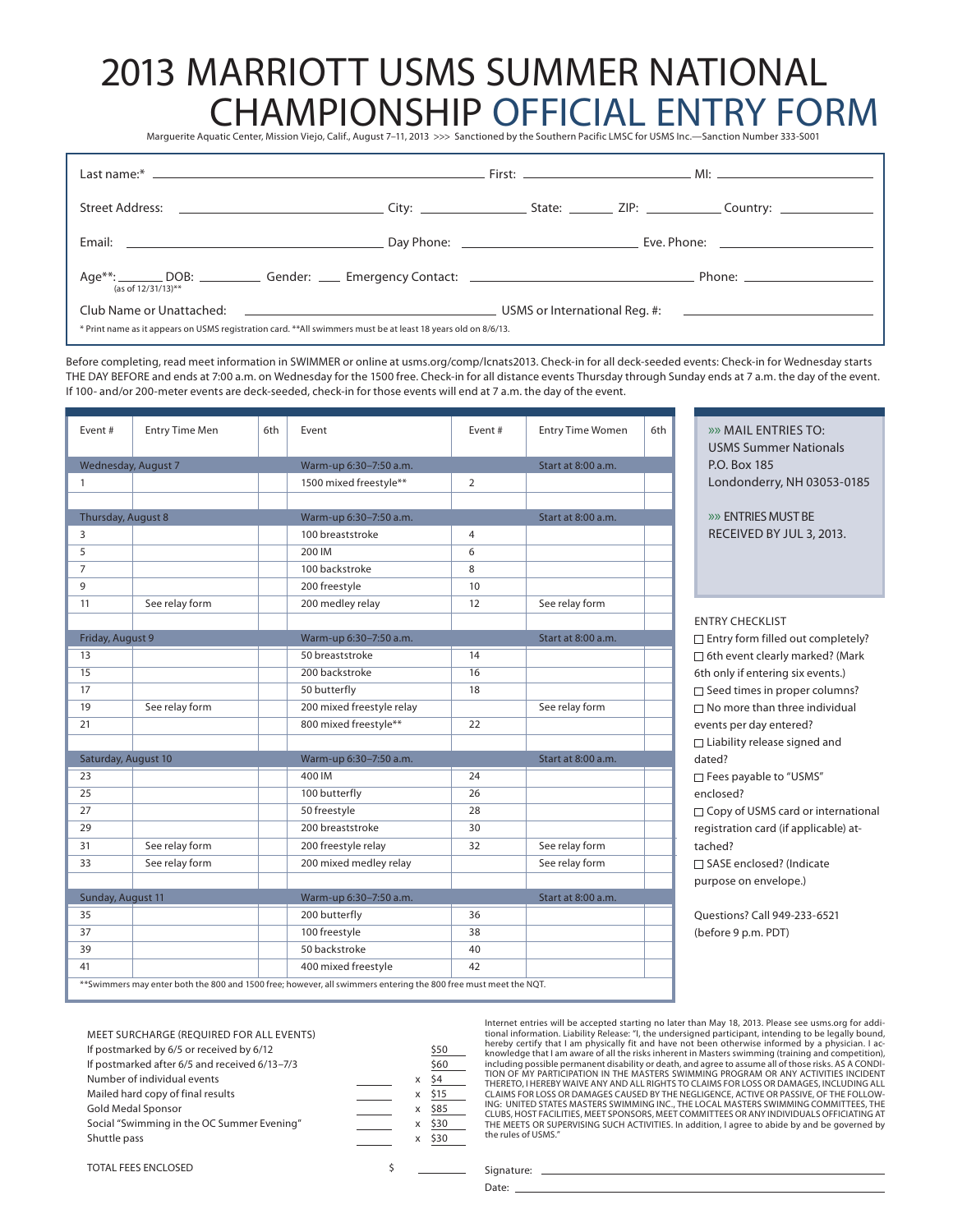

#### **A portion of the proceeds from this meet will go towards the Patrick Moore Memorial College Scholarship Fund**

**Facility**: Mission Viejo Pool is an outdoor, 25-yd. by 50-m competition pool at the Marguerite Aquatic Center, 27474 Casta Del Sol, Mission Viejo, CA 92692

**Directions:** From the north or south, take the I-5 Freeway to the Alicia Parkway exit in Mission Viejo. Go east (away from the ocean) to Trabuco Road. Turn right on Trabuco to Marguerite Parkway. Go left on Marguerite to Casta Del Sol, turn right onto Casta Del Sol, and turn into the driveway for pool parking. There will be no parking in the upper parking lot. No tennis parking on Marguerite is allowed.

**Eligibility:** Open to any current 2013 USMS/USA registered swimmer. Age on December 31, 2013 determines age group for the meet. Swimmers must be at least 18 years of age to compete.

**Entry Deadline:** Relay cards for events 1 to 4 are due by 10:45 a.m., events 5 to 7 by 11:30 a.m., and events 8 to 10 by 12:00 p.m.

**Seeding:** All events will be deck seeded slowest to fastest, by entered time, ages and sexes combined. **Relays:** All relays will be deck entered on SPMS relay forms available at the meet. Relay fees are \$12.00 per SPMS relay due upon entry.

**Awards:** 1st place medals, ribbons 2nd-3rd place. **Family Relays Rules:** Relays must have at least one adult (18+) on the relay and two swimmers under 18. At least two members must be from the same family. (2 families can swim together) Swimmers under 18 must be USA-S members.

**Entry Fees:** SPMS members: \$20.00 per swimmer surcharge. Swimmers must complete an entry card and provide a photocopy of their 2013 USMS card. **Family BBQ:** After the meet. -- (Hamburgers/Hot dogs, chips, and watermelon)

**Online Entries:** Sign-up early at: **www.spma.net Questions:** Meet Director, Mark Moore,

(949) 489-1847; coachmark@mastersmvnswim.org.

#### **Order of Events**

- 1. Women 400 m Medley Relay\*
- 2. Men 400 m Medley Relay\*
- 3. Women 800 m Freestyle Relay\*
- 4. Men 800 m Freestyle Relay\*

#### **\*\*\*\*\*\*\*\*\*\*\*\*\*\*\*\*\*\*\*\*\*\*\*\* 10 minute Break**

**4 x 50 m Freestyle Family Relay \*\*\*\*\*\*\*\*\*\*\*\*\*\*\*\*\*\*\*\*\*\*\*\***

- 5. Women 400 m Freestyle Relay\*
- 6. Men 400 m Freestyle Relay\*
- 7. Mixed 800m Freestyle Relay\*

## **\*\*\*\*\*\*\*\*\*\*\*\*\*\*\*\*\*\*\*\*\*\*\*\***

**10 minute Break 4 x 50 m Wet T-shirt Family Relay \*\*\*\*\*\*\*\*\*\*\*\*\*\*\*\*\*\*\*\*\*\*\*\***

8. Mixed 400 m Freestyle Relay\* 9. Mixed 400 m Medley Relay\* 10. Mixed 200 m Kick Relay

#### **15 minute Break 4 x 50 m Watermelon Family Relay \*\*\*\*\*\*\*\*\*\*\*\*\*\*\*\*\*\*\*\*\*\*\*\***

**\*\*\*\*\*\*\*\*\*\*\*\*\*\*\*\*\*\*\*\*\*\*\*\***

**\*400 relays and 800 relays are offered at this meet due to the Summer Nationals having only 200 distance relays and not having the SPMS LC Championships. This is the time to swim them and set records!**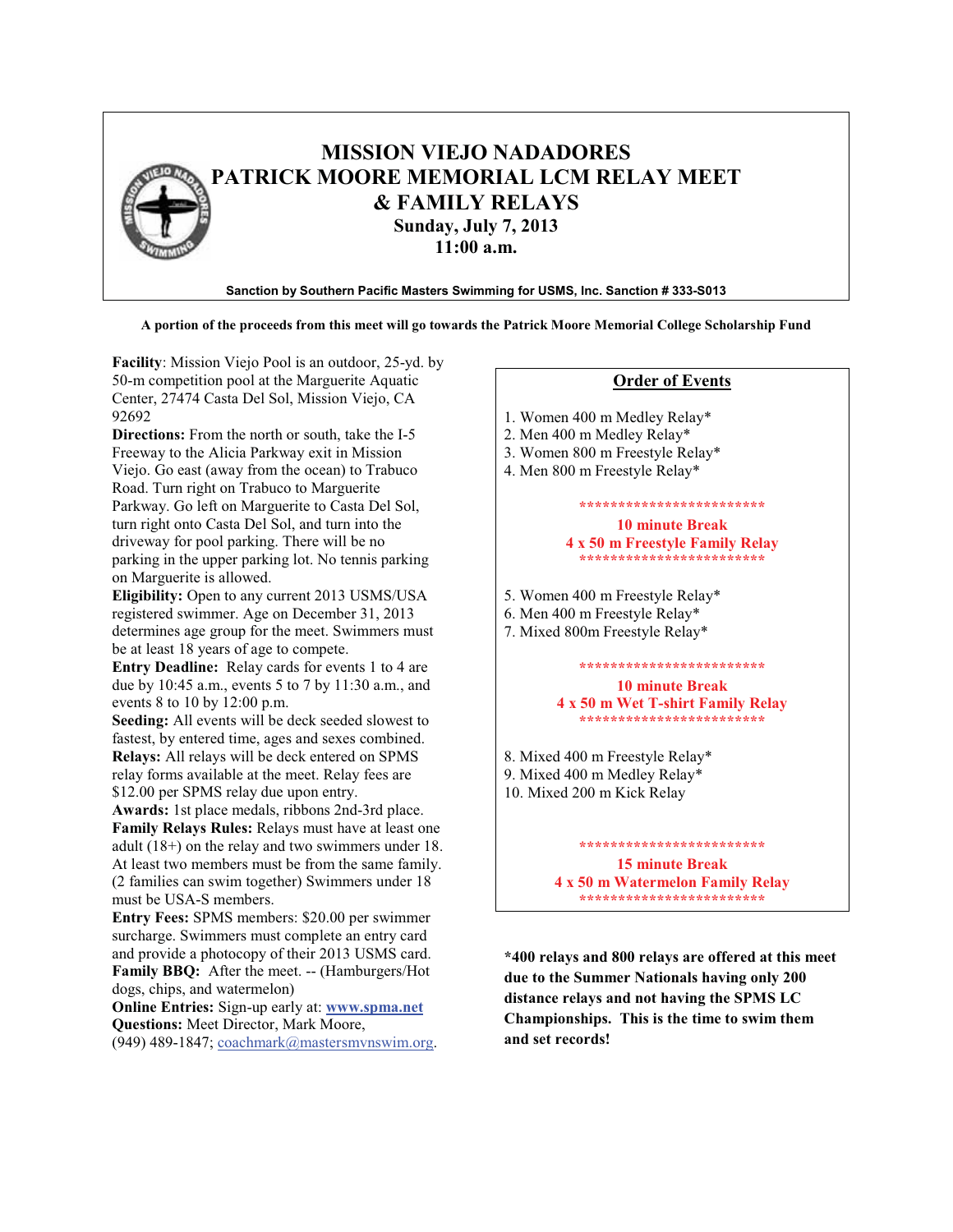### **Santa Barbara Masters**

### **LCM Swim Meet**

## **Saturday, July 13, 2013**

#### **Sanction by Southern Pacific Masters Swimming for USMS, Inc Sanction # 333-S014**

**Facility:** Los Banos Del Mar Pool, 401 Shoreline Drive, Santa Barbara, CA 93109

**Directions:** *From the 101 Freeway going North*, exit at Cabrillo Blvd. Turn toward the ocean and drive west along the beach. Cabrillo Blvd becomes Shoreline Dr. at Castillo St. The pool is on the left. Just past the pool is the entrance to the Harbor parking lot. (parking fee at the lot)

*From the 101 Freeway going South,* exit at Castillo St. Turn right onto Castillo St. Castillo St ends at Shoreline Dr and the pool is straight ahead. Turn right on Shoreline and Harbor parking will be on your left.

**Rules:** USMS rules will govern. Current SPMS meet procedures will be enforced and take precedence over any errors or omissions on this entry form. Age on December 31, 2013 determines age group for the meet. You must be at least 18 to compete. Swimmers are limited to entering a total of 5 individual events.

**Entries:** There is a \$25.00 flat fee per swimmer. For relay-only swimmers the fee is \$5.00 Deck entries or online entries after July 3<sup>rd</sup> are allowed for \$35.00 flat fee. Pre-entry postmarked deadline is Wednesday July 3. On deck registration is permitted. Online registration will be available. Deck entries will close at 8:45 a.m. for the 1500 m Freestyle and 10:30 a.m. for all other events.

**Warm-up:** USMS warm-up policies will be enforced by USA Swimming Officials. There will be **NO DIVING** into the pools at any time except into the designated sprint lane(s). **Warm-up rules will be announced and posted.** 

**Seeding:** All events will be deck seeded slowest to fastest, by entered time, ages and sexes combined. Check-in is not required in order to be deck seeded, except swimmers *must* check in to swim the 1500 m Freestyle.

**Relays:** The 400 m Freestyle relay will be deck-entered. Relay fees are \$5.00 per relay due upon entry. All relays must be submitted on SPMA relay forms that will be available at the meet. For each relay swimmer who is not entered in individual events, a signed release must be submitted with the relay entry.

**Awards:** Individual: SPMS ribbons for places 1-3, Relay: SPMS ribbons for first place.

**Checks payable to:** Santa Barbara Swim Club

Mail consolidated entry card, a copy of your 2013 USMS card, and check to Santa Barbara Swim Club, c/o Bev Pierson, 935 Calle Collado, Thousand Oaks, CA 91360

**Questions:** Santa Barbara Swim Club Office (806) 966-9757, swimoffice@sbswim.net

#### **Saturday, July 13, 2013 Warm-Up at 8:00 a.m. 1500 m Freestyle starts at 9:00 a.m.**

#### 1. 1500 m Freestyle **(check-in required) Additional warm-up after the 1500 m Freestyle Event #2 starts at 11:00 a.m.**

| 2.100 m Freestyle          | 13.50 m Butterfly      |
|----------------------------|------------------------|
| 3. 100 m Breaststroke      | 14. 200 m Backstroke   |
| 4. 200 m Individual Medley | 15.400 m Relay         |
| 5.50 m Freestyle           | (Medley or Freestyle)  |
| 6. 200 m Butterfly         | (men, women, or mixed) |
| 7. 50 m Breaststroke       |                        |
| 8. 100 m Backstroke        |                        |
| 9. 200 m Freestyle         |                        |
| 10.100 m Butterfly         |                        |
| 11.50 m Backstroke         |                        |
| 12. 200 m Breaststroke     |                        |

### **Gold Wave Masters Summer**

#### **SCY Swim Meet**

#### **Sunday, September 29, 2013**

#### **Sanction by Southern Pacific Masters Swimming for USMS, Inc Sanction # 333-S020**

**Facility:** Garces Memorial High School pool, 2800 Loma Linda Drive, Bakersfield, CA 93305

**Directions:** *From the north or south,* take I-99 to Hwy 178 East. Travel through downtown, exit at Union Ave. Turn north. Proceed approximately two miles north. Turn right on Columbus St., left on Loma Linda, left on Monte Vista. Turn left into the Garces High School parking lot. The pool is straight ahead.

**Rules:** United States Masters Swimming rules will govern. Current SPMS meet procedures will be enforced and take precedence over any errors or omissions on this form. The meet referee will be in charge of the meet. Any questions regarding the conduct of the meet should be directed to the meet referee. All events are timed finals. Age on September  $29<sup>th</sup>$  determines age group for competition. You must be at least 18 years of age to compete.

**Entries:** The pre-entry postmark deadline is Saturday, September 21, 2013. Deck entries will close at 8:30 am for 500 yd Freestyle, and at 10:00 am for all other events.

**Entry fees:** There is a \$25.00 flat fee per swimmer. For swimmers in relays only, the fee is \$5.00. Deck entries or online entries after September  $21<sup>s</sup>$ are allowed for \$30.00 flat fee.

**Seeding:** All events will be deck seeded slowest to fastest, by entered time, with ages and genders combined. Check-in is not required in order to be deck seeded, except swimmers *must* check in to swim the 500 yd Freestyle.

**Relays:** All relays will be deck entered. Relay fees are \$5.00 per relay, due upon entry. All relays must be submitted on SPMA relay forms, which will be available at the meet. For each relay swimmer not entered in individual events, a signed release must be submitted with the relay entry.

**Awards:** Individual: SPMS ribbons for places 1-3. Relay: SPMS ribbons for first place.

**Checks payable to:** The Gold Wave

Mail consolidated entry card, a copy of your 2013 USMS card, and check to The Gold Wave, c/o Dorothy Brelih, 10601 Hinderhill Drive, Bakersfield, CA 93312.

Questions: Meet Director, Dorothy Brelih, dotswims@gmail.com

#### **Sunday, September 29, 2013 Warm-up at 8:00 a.m. 500 yd. Freestyle starts at 9:00 a.m.**

1. 500 yd. Freestyle **(check-in required) Additional Warm-up after 500 yd. Freestyle Event #2 starts at 10:30 a.m.** 

- 2. 200 yd. Individual Medley
- 3. 200 yd. Freestyle Relay (men, women, mixed)
- 4. 50 yd. Backstroke
- 5. 100 yd. Butterfly
- 6. 200 yd. Freestyle
- 7. 100 yd. Backstroke
- 8. 50 yd. Freestyle
- 9. 100 yd. Breaststroke
- 10. 100 yd. Freestyle
- 11. 50 yd. Butterfly
- 12. 50 yd. Breaststroke
- 13. 100 yd. Individual Medley
- 
- 14. 200 Medley Relay (men, women, mixed)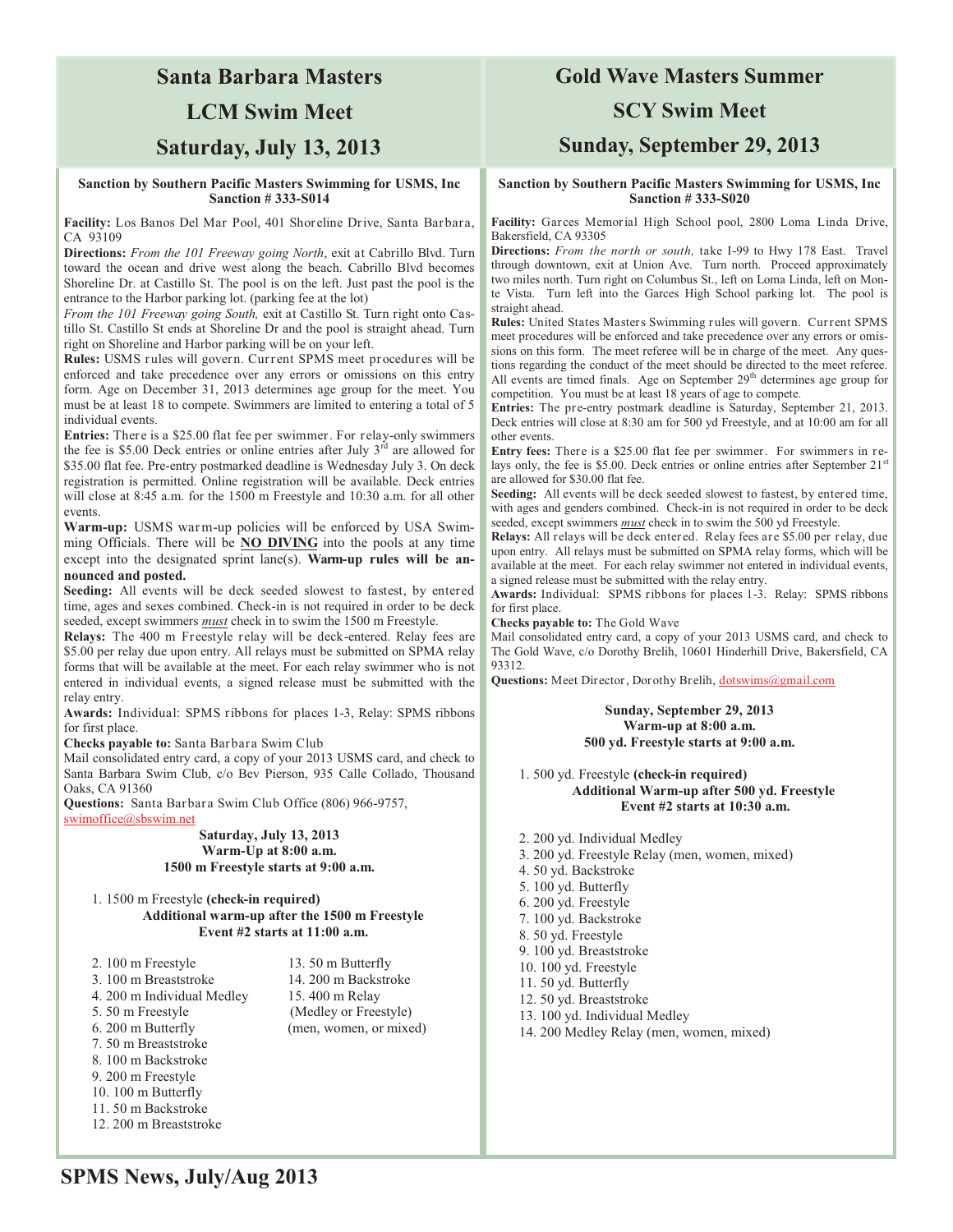# **Newport Pier-2-Pier 2-Mile Ocean Swim** Saturday, July 13, 2013

10:00 a.m. at the Balboa Pier, Newport Beach

## Check-In: **9:00 a.m. at Lifeguard Tower "M", next to the Balboa Pier.**

Call (949)640-5350 or e-mail: nadineturner3@cox.net for details.

- Course: Starting on the sand next to the Balboa Pier, swim to a buoy offshore and round right shoulder up coast to a buoy next to the Newport Pier. Round the buoy right shoulder at the Newport Pier and swim to the finish onshore. This swim is approximately 2 miles long.
- Entry Fee: Entry with T-shirt (Checks made to NBOLA) \$40.00 \$65.00 Combined entry for both swims Additional Souvenir T-shirt  $\frac{1}{3}10.00$  1st, 2nd, and 3<sup>rd</sup> Place Awards presented Parking at the Balboa Pier or the Newport Pier  $$ 1.50/hour$  (Sorry, no free parking this year!)

- Paddlers: It is ALWAYS recommended that swimmers wear a bright cap and be accompanied by a safety paddler!
- Directions: Take the 55 Freeway south to Costa Mesa where it turns into Newport Blvd. Follow Newport Blvd to Newport Beach, through all of the numbered streets. Turn right at the Palm St light. Park in the municipal parking lot and meet at Lifeguard Tower M, just to the right of the Balboa Pier.

# **Corona Del Mar-Don Burns 1-Mile Ocean Swim** Saturday August 24, 2013

10:00 a.m. at Big Corona Beach in Corona del Mar

### Check-In: **9:00 a.m. at Lifeguard Tower #3 – closest lifeguard tower to the jetty.**

Call (949)640-5350 or e-mail nadineturner3@cox.net for details.

Course: Starting from the sand next to the Corona del Mar jetty. Swim to buoy 300 yards offshore and then down coast, past spectacular cliff side homes and beautiful rocky coastline, to the secluded cove of Little Corona. Round buoys on your left shoulder, return up coast along the swim lines to the first buoy, and swim to a finish onshore where you began, at Lifeguard Tower #3.

| <i>Entry Fee:</i> Entry with T-shirt (Checks made to NBOLA) | \$40.00 | \$65.00 Combined entry for both swims            |
|-------------------------------------------------------------|---------|--------------------------------------------------|
| Additional Souvenir T-shirt                                 | \$10.00 | $1st$ , $2nd$ , and $3rd$ Place Awards presented |
| Parking charge at Big Corona beach lot                      | \$15.00 | Parking on top of the hill $-$ FREE!             |

Paddlers: It is always recommended that swimmers wear a bright cap and be accompanied by a safety paddler!

Directions: Take the San Joaquin (73) Tollway or 405 Freeway to MacArthur Blvd towards the ocean. Turn left (south) onto Pacific Coast Highway and follow the alphabetically ordered streets to Marguerite Ave. (Coffee shops are on your right at Goldenrod.) Turn right onto Marguerite and right onto Ocean Blvd. Take the large driveway on the left down to the city parking lot (\$15.00) on the beach.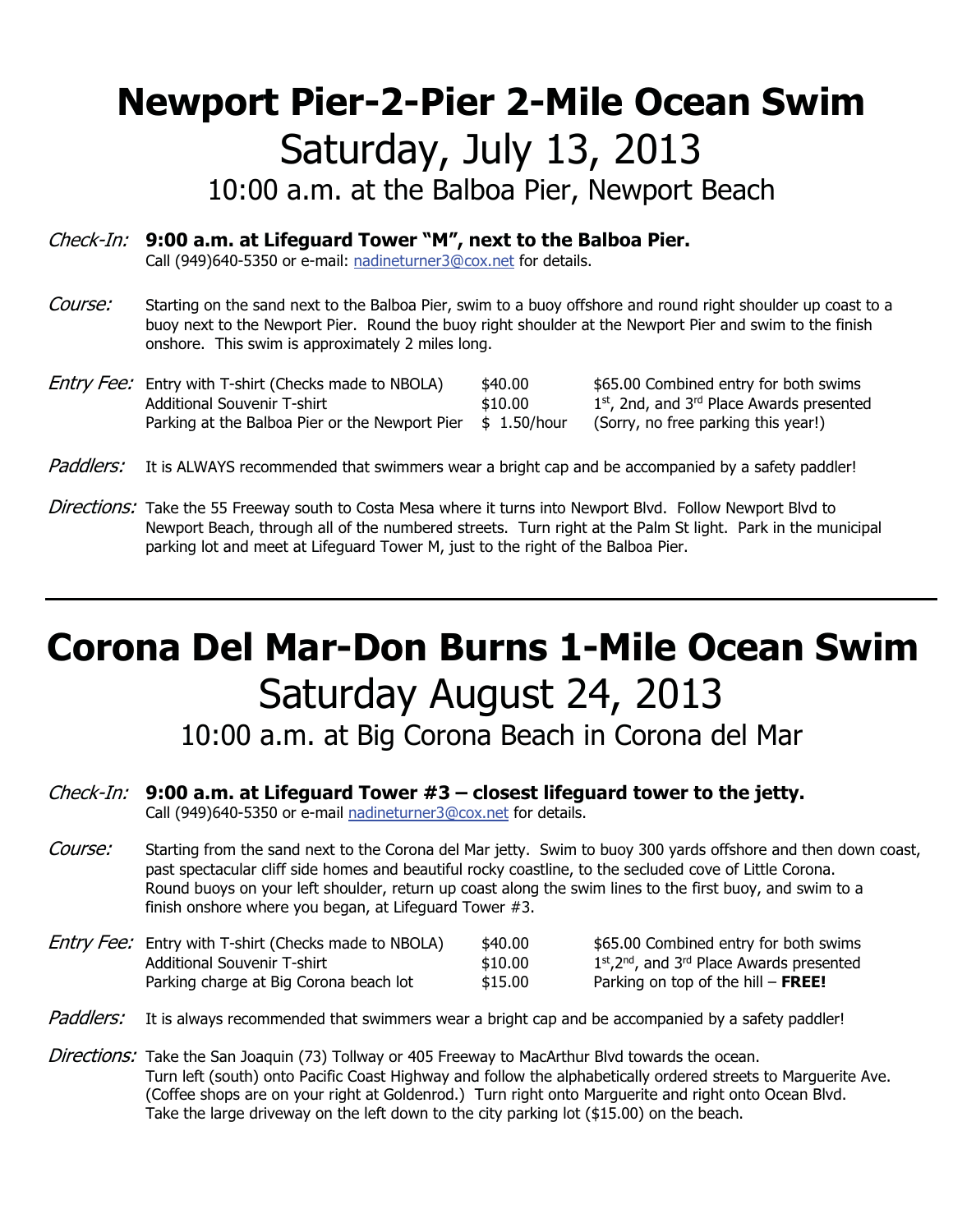## **2013 Newport Pier-2-Pier and CDM-Don Burns 1-Mile Swim** Send Entry: N.B.O.L.A. c/o Nadine Turner, 1 Giverny, Newport Coast, CA 92657-1007

I am registering for: Both Ocean Swims \_\_\_\_\_\_ Newport Pier Swim \_\_\_\_\_ Don Burns Swim \_\_\_\_ (\$65 Combined for both swims) OR (\$40 Individual Entry for each swim) **\_\_\_\_\_\_**Male or \_\_\_\_\_\_Female Name\_\_\_\_\_\_\_\_\_\_\_\_\_\_\_\_\_\_\_\_\_\_\_\_\_\_\_\_\_\_\_\_\_\_\_\_\_\_\_\_\_\_\_\_\_\_\_ \_\_\_\_Seniors 19 - 24 years \_\_\_\_Masters 40 – 44 years \_\_\_\_Veteran 60 – 64 years  $\_\_\_\$ Seniors 25 – 29 years  $\_\_\_\_\$ Masters 45 – 49 years  $\_\_\_\_\$ Veteran 65 – 69 years Masters 30 – 34 years  $\frac{1}{2}$  Masters 50 – 54 years  $\frac{1}{2}$  Super Veteran 70 – 74 years \_\_\_\_Masters 35 – 39 years \_\_\_\_Masters 55 – 59 years \_\_\_\_Super Veteran 75 years plus All Men's Wetsuit Division and All Women's Wetsuit Division **Langel All Newport Lifeguard Division** Email address (print clearly) \_\_\_\_\_\_\_\_\_\_\_\_\_\_\_\_\_\_\_\_\_\_\_\_\_\_\_\_\_\_\_\_\_\_\_\_\_\_\_\_\_\_\_\_\_\_\_\_\_\_\_\_\_\_\_\_\_\_\_\_\_\_\_\_\_\_\_ Cell Phone # ( )\_\_\_\_\_\_\_\_\_\_\_\_\_\_\_\_\_\_\_\_\_\_\_\_\_\_\_ Age\_\_\_\_\_\_\_\_\_ Birth date \_\_\_\_\_\_\_\_\_\_\_\_\_\_\_\_ Circle T-Shirt Size: S M L XL XXL USMS Registration # Team Affiliation

**\*Wetsuits/Neoprene Caps must enter in a Wetsuit Division\***

It is recommended that swimmers wear bright caps and be accompanied by a safety paddler.

## **\*2013 U.S. MASTERS SWIM REGISTRATION MANDATORY TO PARTICIPATE\***

Rules: U.S. MASTERS SWIMMING RULES GOVERN THIS EVENT Sanctioned: By Southern Pacific Masters for USMS, Inc. Sanction #330-W005 P2P & Sanction #330-W006 DBurns

### **LIABILITY WAIVER FOR THE NEWPORT PIER-2-PIER & DON BURNS 1-MILE SWIM**

"I, the undersigned participant, intending to be legally bound, hereby certify that I am physically fit and have not been otherwise informed by a physician. I acknowledge that I am aware of all the risks inherent in Masters swimming (training and competition), including possible permanent disability or death, and agree to assume all of those risks. **AS A CONDITION OF MY PARTICIPATION IN THE MASTERS SWIMMING PROGRAM OR ANY ACTIVITIES INCIDENT THERETO, I HEREBY WAIVE ANY AND ALL RIGHTS TO CLAIMS FOR LOSS OR DAMAGES, INCLUDING ALL CLAIMS FOR LOSS OR DAMAGES CAUSED BY THE NEGLIGENCE, ACTIVE OR PASSIVE, OF THE FOLLOWING: UNITED STATES MASTERS SWIMMING INC., THE LOCAL MASTERS SWIMMING COMMITTEES, THE CITY OF NEWPORT BEACH AND THE NEWPORT BEACH OCEAN LIFESAVING ASSOCIATION, HOST FACILITIES, MEET SPONSORS, MEET COMMITTEES OR ANY INDIVIDUALS OFFICIATING AT THE MEETS OR SUPERVISING SUCH ACTIVITIES.** In addition, I agree to abide by and be governed by the rules of USMS. Finally, I specifically acknowledge that I am aware of all the risks inherent in open water swimming and agree to assume those risks. (rule book article 203.1)

Signed (Applicant) \_\_\_\_\_\_\_\_\_\_\_\_\_\_\_\_\_\_\_\_\_\_\_\_\_\_\_\_\_\_\_\_\_\_\_\_\_\_\_\_\_\_\_\_ Date\_\_\_\_\_\_\_\_\_\_\_\_\_\_\_\_\_\_\_\_\_